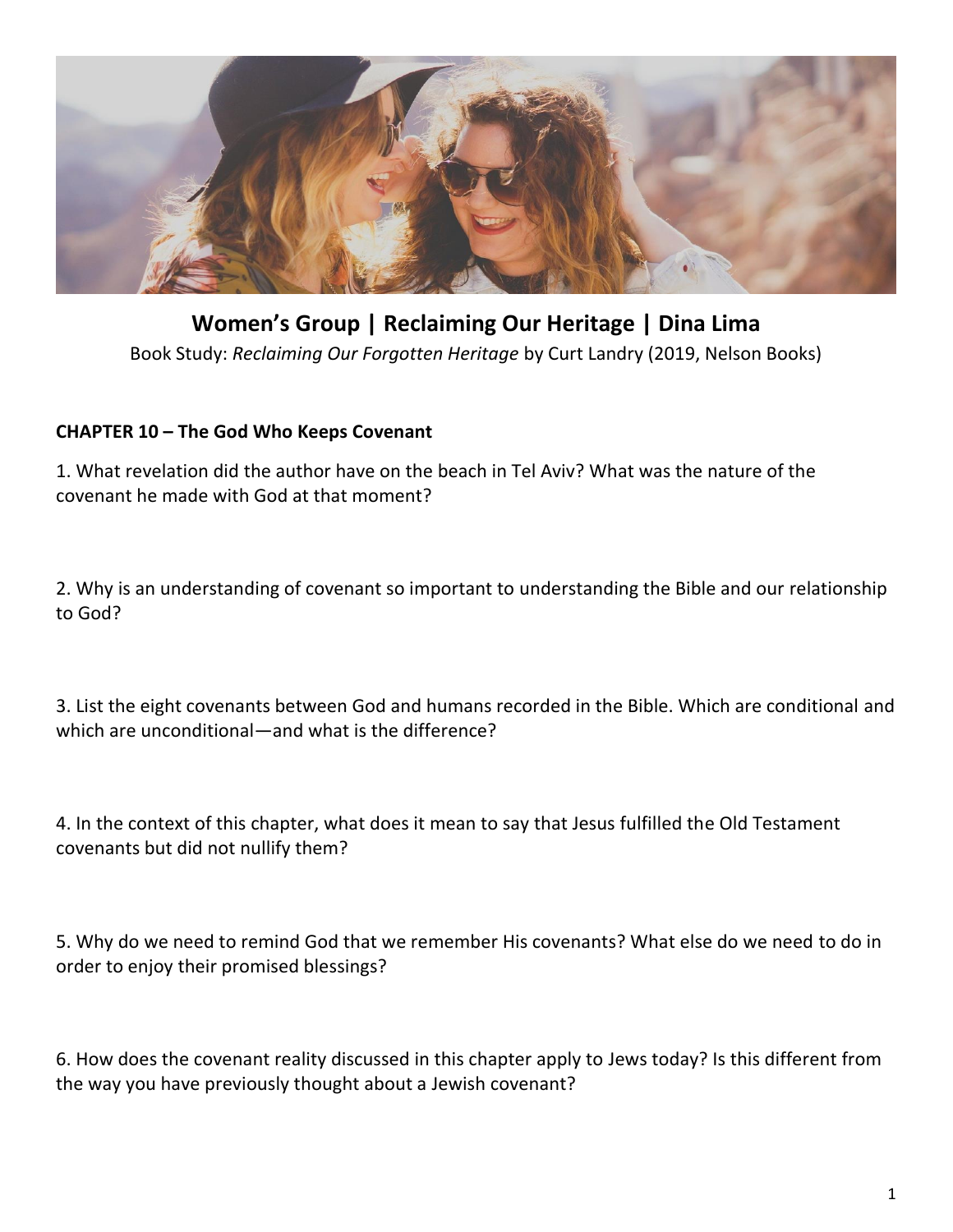7. How has understanding covenant changed the author's thinking about the interaction between God and people? Has any of your own thinking shifted as a result of reading this far?

## **CHAPTER 11 – The Church of the New Testament**

1. What happens when we interpret Jesus' words through a westernized lens and fail to recognize the Jewish context in which he said them?

2. Give at least one example from this chapter of ways today's Christians may misunderstand Scripture because we don't understand their Jewish context.

3. How did the spread of the gospel in the first century mirror the specific terms of the Great Commission? Was this realization a new one for you?

4. The author reminds us that the culture of the church was so thoroughly Jewish that the New Testament writers didn't even bother to point it out—because their intended readers would understand without explanation. Can you think of another analogy (besides the author's OSU example) to explain this all-too-human tendency?

5. What did the circumcision controversy described in Acts 15 have to do with the Jewishness of the church? What changed after it was resolved? What didn't change?

6. The author believes that Christians today neglect our Jewish heritage and that both Jews and Christians suffer as a result. What are some ways specific that Christians can reverse this trend?

## **CHAPTER 12 – Our Stolen Heritage**

1. What is "replacement theology"? What does it say about Christianity and its Jewish heritage?